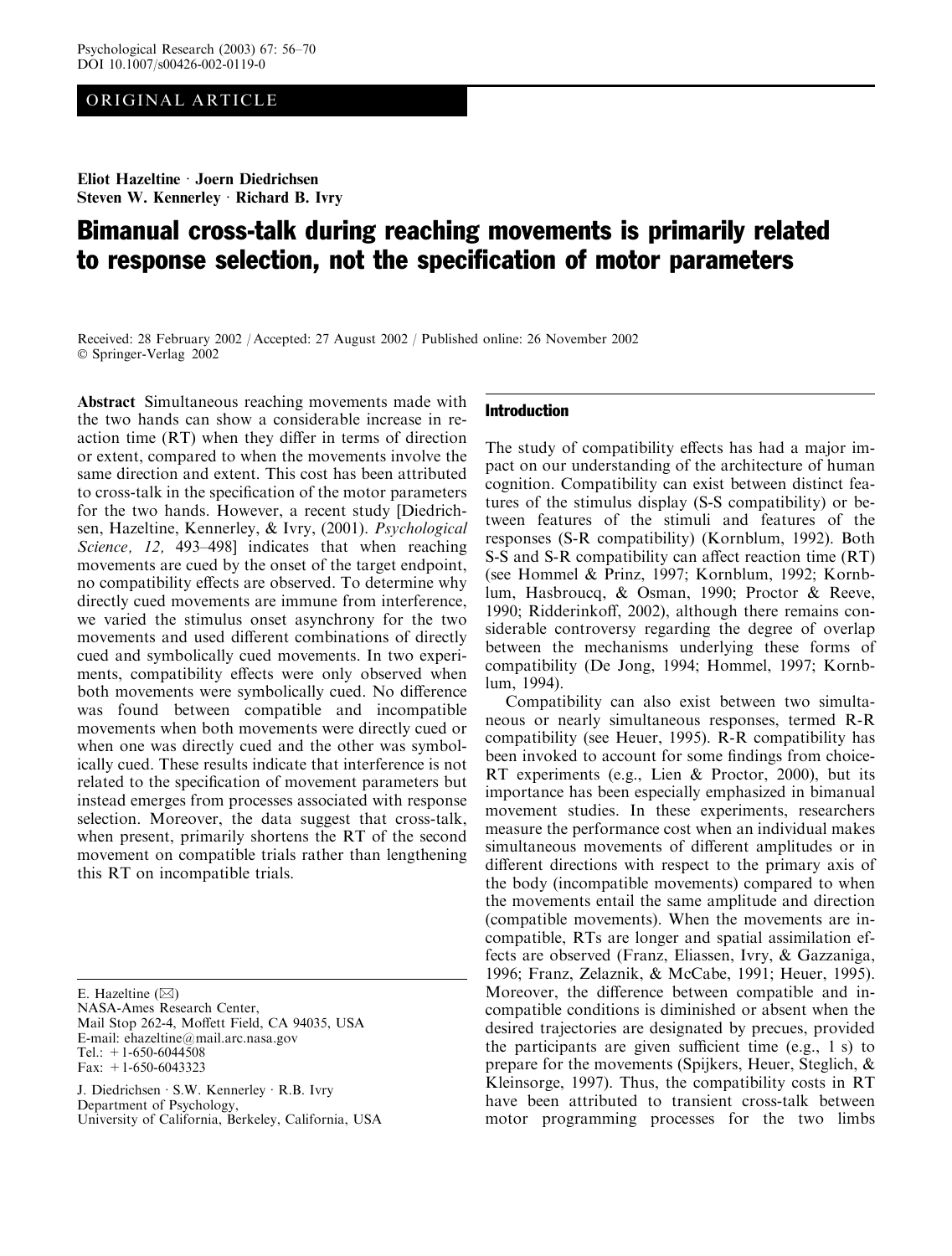(Spijkers et al., 1997; Spijkers, Heuer, Steglich, & Kleinsorge, 2000).

At present there is a theoretical divide between hypotheses that account for compatibility effects observed in button-press experiments and bimanual movement experiments. Compatibility effects on RT are robust in both types of studies. In bimanual movement studies, compatibility effects are attributed to the specification of movement parameters. However, in button-press experiments, the effects are generally attributed to the processing of irrelevant stimulus information and its concomitant influence on response selection processes. For example, in a series of button-press experiments by Logan and Schulkind (2000), participants categorized pairs of visually presented stimuli. One character was responded to with the right hand and the other with the left hand. When the two stimuli were presented close together in time, RTs for both hands were shortened when the stimuli belonged to the same category compared to when they belonged to different categories. This advantage was interpreted as reflecting parallel retrieval of the stimulus categories for the two response selection processes.

Compatibility effects observed in bimanual reaching studies may also reflect interactions arising at a response selection stage. However, to the best of our knowledge, this possibility has yet to be explored (see Diedrichsen, Ivry, Hazeltine, Kennerley, & Cohen, in press). The differing theoretical biases likely stem from the more complex motor requirements associated with the movements used in the bimanual studies. Bimanual tasks are presumed to place greater demands on motor processes. Indeed, in addition to the increases in RT found on incompatible trials, interference is also observed in the trajectories of the movements. This latter measure is not applicable in discrete response tasks. Moreover, discrete response tasks often involve more complex displays in which particular properties of the stimuli serve as distractors and must be ignored.

Identifying the locus of interference during bimanual reaching

In the present study, we seek to link these two literatures by focusing on RT effects and using the psychological refractory period (PRP) procedure during a bimanual reaching task. In PRP studies, the stimuli for the tasks are presented sequentially. The interval between the two stimuli, termed the stimulus onset asynchrony (SOA), is varied, typically from near-simultaneous presentation  $(\sim 0$  ms SOA) to 1 s. Instructions emphasize that the first response should be produced as fast as possible, and indeed, participants are able to heed these instructions as evidenced by the fact that reaction times (RT1) for the first task are relatively independent of SOA. However, there is a systematic effect of SOA on performance of the second task with RT2 increasing as SOA is reduced. The PRP effect has been attributed to the constraint imposed by a central process that is shared by both tasks and operates in a serial manner, either due to a structural limitation in the cognitive architecture (Pashler, 1994) or reflecting the strategic use of executive control processes (Meyer & Kieras, 1997).

While the tasks used in most PRP studies involve discrete responses, Spijkers et al. (2000) adopted a similar procedure to examine the dynamics of coupling during bimanual movement tasks. In their experiments, symbolic stimuli signaled the required amplitude for reversal movements of the left and right hands. RTs for the second hand were much longer at the shorter SOAs, suggesting that the two tasks shared common processes. Moreover, the effects of compatibility were much stronger at the shorter SOAs than at the longer SOAs. This result was interpreted as transient coupling of motor programming processes associated with the two hands. That is, prior to the production of the movements, movement parameters (e.g., amplitude and direction) are specified, and cross-talk associated with the specification processes diminishes as the processes are separated by longer intervals of time (Spijkers et al., 2000).

Recent evidence suggests that this cross-talk may be dependent on factors other than the specification of movement parameters. Diedrichsen, Hazeltine, Kennerley, and Ivry (2001) reported that the costs associated with incompatible reaching movements are abolished when the movement goals are directly cued by the presentation of the movement endpoints themselves. Rather than requiring the participants to move their hands across a boundary line and back, Diedrichsen et al. used unidirectional reaching movements. Under these conditions, RT and movement time (MT) were essentially identical for compatible and incompatible conditions. In contrast, when symbolic cues (letters) were used to indicate the appropriate movements, a substantial RT difference was observed between compatible and incompatible conditions. Because the movements were identical in the two cue conditions, the results suggest that the specification of movement parameters is not the primary source of interference during bimanual performance.

To examine the difference between directly cued and symbolically cued movements more closely, we adopted the cueing procedures of Diedrichsen et al. (2001) in the PRP experiments reported below. Participants made two reaching movements on each trial. In one condition, the movements were directly cued by presenting a visual signal at the target locations; in the other, the target locations were symbolically cued by letters. For both conditions, five different SOAs were used, ranging from 50 ms to 1 s. This procedure allowed us to evaluate three hypotheses concerning the lack of compatibility effects for directly cued movements.

One possibility is that directly cued movements are exempt from compatibility effects because they bypass the central processes required to translate stimuli into appropriate responses. According to this hypothesis,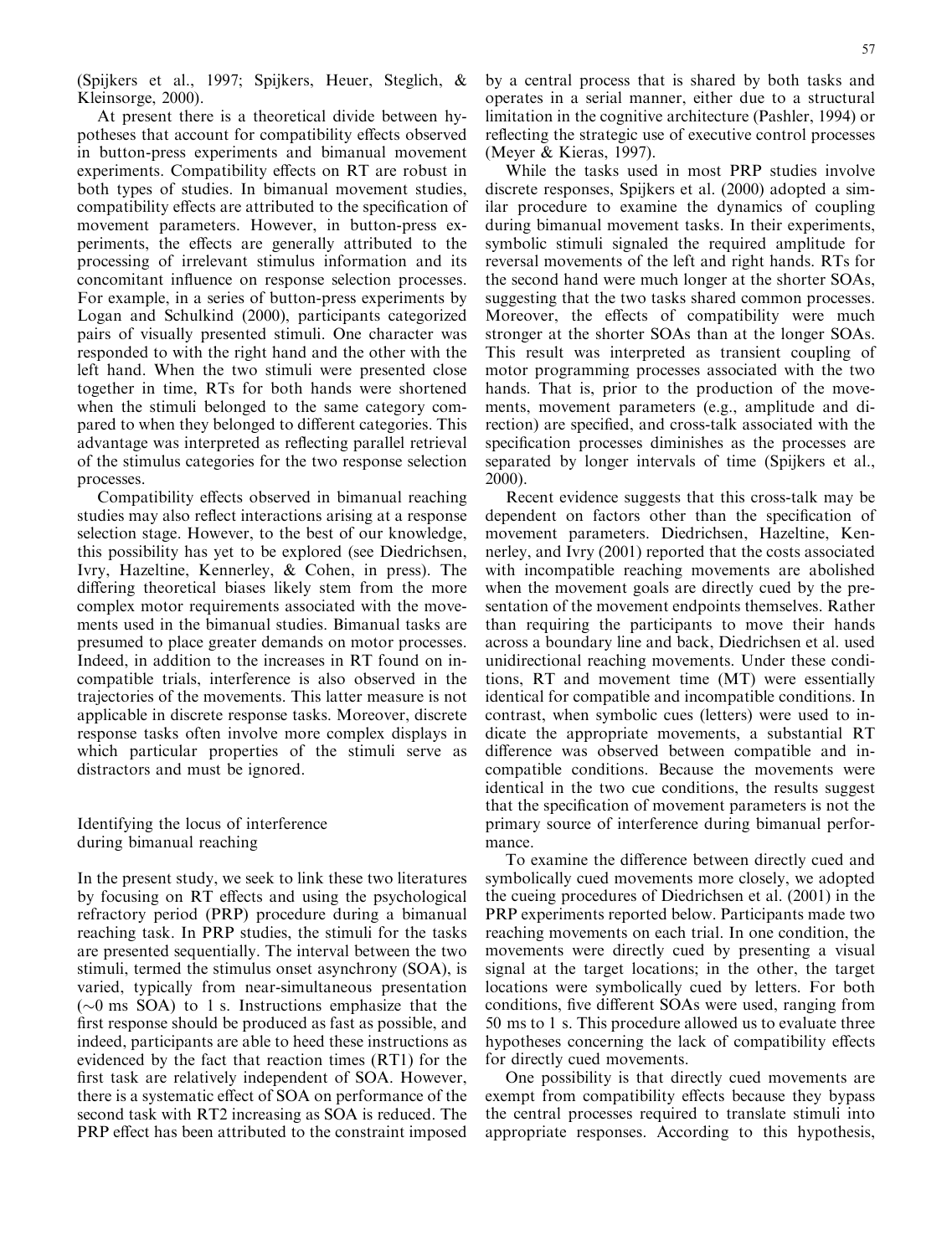directly cued movements do not engage the set of cognitive processes that are susceptible to intermanual cross-talk. Previous research suggests that tasks involving highly compatible S-R associations may place minimal demands on response selection processes, thereby avoiding conflicts with other ongoing tasks (Greenwald & Shulman, 1973; but see Lien, Proctor, & Allen, 2002). Given that response selection processes are likely the locus of compatibility effects (McCann & Johnston, 1992), bypassing these processes may account for the lack of bimanual interference observed between directly cued movements. With direct cues, the stimuli share critical features with the environmental consequences of their associated responses (see Elsner & Hommel, 2001; Hommel, Müsseler, Aschersleben, & Prinz, 2001; Mechsner, Kerzel, Knoblich, & Prinz, 2001). Under such conditions, there is little need for the S-R translation processes invoked by symbolic cues. We term this proposal the excluded-stage hypothesis.

An alternative hypothesis supposes that the two movements in the directly cued condition form a unitary, grouped response. In the experiments of Diedrichsen et al. (2001) RTs in the directly cued conditions were not reduced when the movement for one hand was precued; participants responded as quickly to the onsets of two direct cues as they did to one direct cue. In contrast, precueing had a significant influence on RTs in the symbolically cued conditions. While this phenomenon is consistent with the excluded-stage hypothesis, it is also possible that the simultaneous presentation of two endpoint locations causes the perception of a single object that is to be grasped with both hands. In effect, the direct cues may allow for the bimanual reaches to be planned and executed as a single task. We term this proposal the grouped-response hypothesis.

A third account of the lack of compatibility effects with direct cues focuses on the considerable differences in the RTs for the two types of cues. In the experiments of Diedrichsen et al. (2001), the mean RT for symbolically cued movements on compatible trails was about 475 ms (and increased to about 575 ms on incompatible trials), whereas the mean for directly cued movements was less than 350 ms. It is possible that, given the high S-R compatibility with direct cues, movements are initiated before cross-talk from one hand has time to influence performance with the other hand. We term this proposal the outraced-interference hypothesis.

Because both the stimuli and responses for the two tasks will occur sequentially when the SOA is greater than 0, participants should no longer be able to group their responses. Thus, assuming participants follow the task instructions, the PRP procedure should be sufficient to eliminate response grouping, providing a strong test of the grouped-response hypothesis: Compatibility effects should reemerge when the tasks are staggered even if both movements are directly cued. The same prediction is also derived from the outraced-interference hypothesis. If cross-talk arises too late during directly cued movements with a 0-ms SOA (as in Diedrichsen et al., 2001), then introducing a delay between the two movement onsets should provide an opportunity to observe compatibility effects in the second response. In contrast, the excluded-stage hypothesis predicts that compatibility effects should be unchanged by the addition of the SOA manipulation.

We also included a third condition in which the responses for Task 1 were symbolically cued and the responses for Task 2 were directly cued. Having directly cued movements follow shortly after symbolically cued movements provides a second means to evaluate the three hypotheses. If the excluded-stage hypothesis is correct, no interference should be observed in this hybrid condition; the directly cued responses for the second task bypass performance-limiting central processes. In contrast, if the grouped-response hypothesis holds, compatibility effects should return when directly cued movements are paired with symbolically cued movements. If one movement is directly cued and the other requires a translation process, the two should not be combined into a common, grouped response. A similar result is predicted if the outraced-interference hypothesis is correct: delaying the directly cued task until after the symbolically cued task should cause critical processing for the second task to occur after the activation of the source of interference. Thus, compatibility effects should be observed.

# Experiment 1

In Experiment 1, participants made reaching movements with their left and right hands in a sequential fashion. All movements were made to one of three locations, each at an identical distance from the hand's starting position. The order of the two stimuli was fixed, with the cue for the left hand always appearing first. However, the interval between the cues varied from trial to trial. The relative onsets of the two stimuli were determined by five equally probable SOAs (50, 150, 250, 400, 1,000 ms).

The cues in this experiment were of two types (Fig. 1). The symbolic cues were letters, presented to the left or right of fixation. The lateralized letters indicated the target location for the ipsilateral hand. The target locations were visible as circles prior to the onset of the cues and remained visible for the entire duration of the trial. The direct cues consisted of the onsets of target circles. These circles were identical to those used with the symbolic cues, but their onsets signaled the appropriate movements.

The three conditions of Experiment 1 differed in terms of their combinations of direct and symbolic cues. In the S-S condition, the movements of both hands were cued symbolically (Fig. 1, column A). In the D-D condition, the cues for both the left- and right-hand movements were directly cued (Fig. 1, column B). In the S-D condition, the left hand movement was symbolically cued, but the right hand movement was directly cued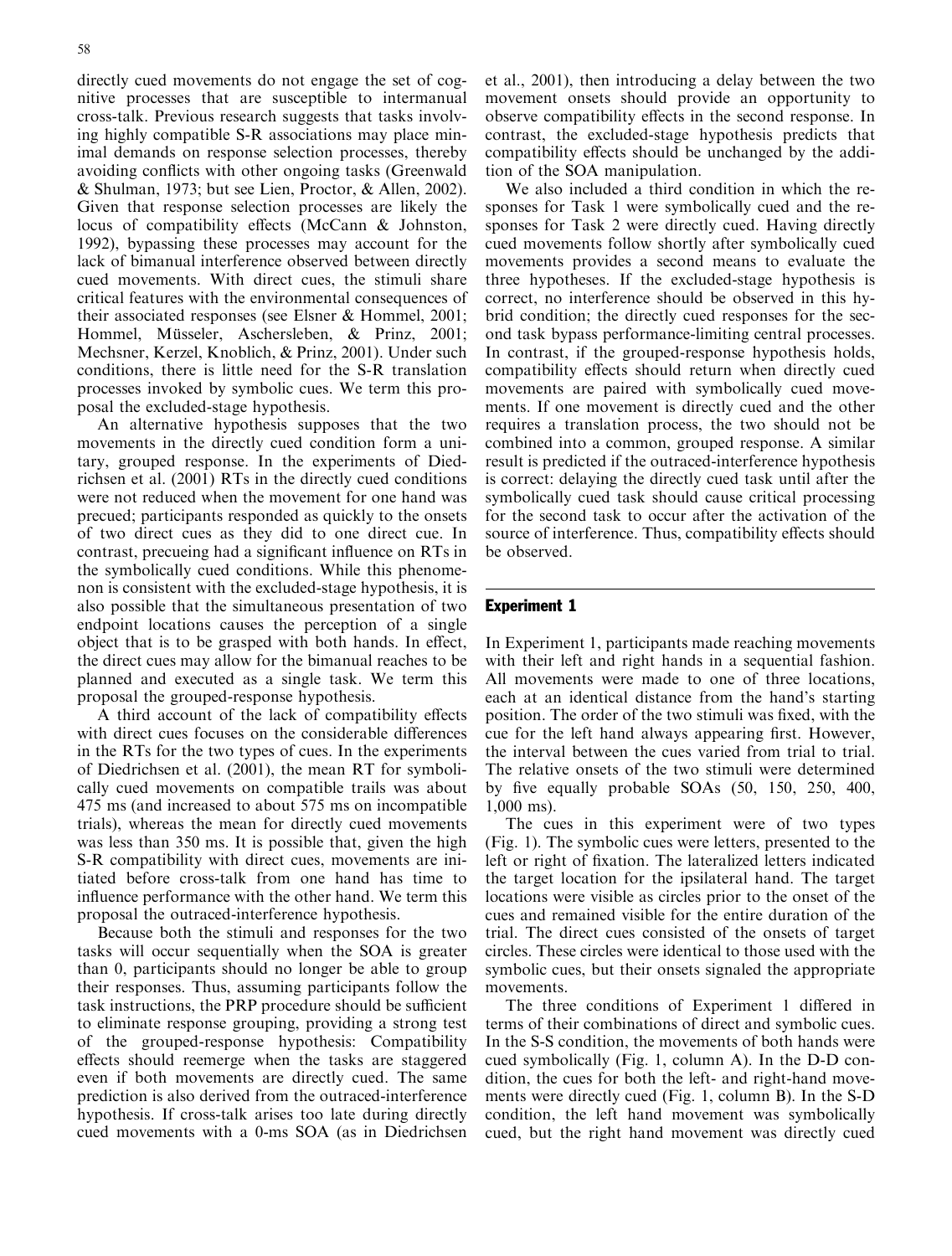Fig. 1 Schematic depiction of the three conditions of Experiment 1. The onset of the cues (symbolic, S, or direct, D) served as imperative signals



(Fig. 1, column C). The three conditions were run in separate blocks so that participants always knew which type of cues to expect for each hand.

#### Method

### Participants

Eight college-aged undergraduates performed a 1-h session. They were paid a flat rate plus a bonus depending on both the speed and accuracy with which they performed the task.

#### Apparatus and stimuli

A virtual projection system was used to present the stimuli (see Diedrichsen et al., in press). Participants were seated at a table (height 75 cm) with the head restrained by a chin rest such that their eye position was approximately 43 cm above the table. A mirror  $(100\times77$  cm) and a screen (same size) were mounted parallel to and 24 cm or 48 cm above the table surface, respectively. All stimuli were presented on the screen from a downward projecting Plus UP 800 computer projector mounted 160 cm over the table. The participants viewed the screen through the mirror, yielding the impression that the stimuli were presented on the table surface.

All movements were produced just above and along the table surface. The participants could not see their limbs. A magnetic tracking system (Ascentech mini-bird) was used to record the movements. Two small antennas ( $15\times7\times7$  mm) were taped to the tip of the participants' index fingers. The system recorded the position of the two antennas at a sampling rate of 140 Hz. An IBM-compatible 486 PC was used for data collection and stimulus presentation. The computer presented a small dot (diameter of 2 mm) at the position on the screen corresponding to the position of each antenna, thus giving the participants veridical information about the position of the limbs.

Circles with a diameter of 3.6 cm were used to indicate the starting positions and target locations. The starting circles were located 25 cm from the border of the table and separated by 14 cm. The three possible targets were located 10 cm from the starting circle, either forward, outward, or at a 45° diagonal from the starting circle. The letters "F", "D" and "S" were used as symbolic cues, indicating forward, diagonal or outward (S, sideways) movements, respectively. The dimensions of the letters were approximately 2.5·2.5 cm. The letters were presented 1.5 cm from the starting circles, along the  $45^{\circ}$  diagonal away from the participant.

#### Procedure

The onset of each trial was signaled by the presentation of the two starting circles. The participant moved each index finger into the respective starting circle and was required to remain within it for 1 s. Then, if the cue for both hands were symbolic, all six possible target positions were presented. If the cue was symbolic for the left hand, but direct for the right hand, only the left three targets were presented. If both cues were direct, no targets were presented.

In the symbolic cue condition, three target circles appeared on the screen indicating the possible movement endpoints. After a fore period of random length between 1 and 2 s, a letter appeared near the starting circle (see above). All movements were made towards one of the target circles. In the direct cue condition, no target circles appeared until the target location was indicated by the onset of a single target circle after the random delay. The symbolic or direct cue for the right hand appeared after an SOA of 50, 150, 250, 400, or 1,000 ms following the presentation of the left-hand cue.

The instructions emphasized that movements should be made as fast as possible, while maintaining a high accuracy. After each block, participants received feedback about the mean time it took them to complete the responses  $(RT+MT)$  and the percentage correct, separated by hand. While the participants were instructed to make their first response to the left-hand stimulus, a monetary bonus system based on the performance of both hands was devised to keep the participants motivated. Bonus money could be earned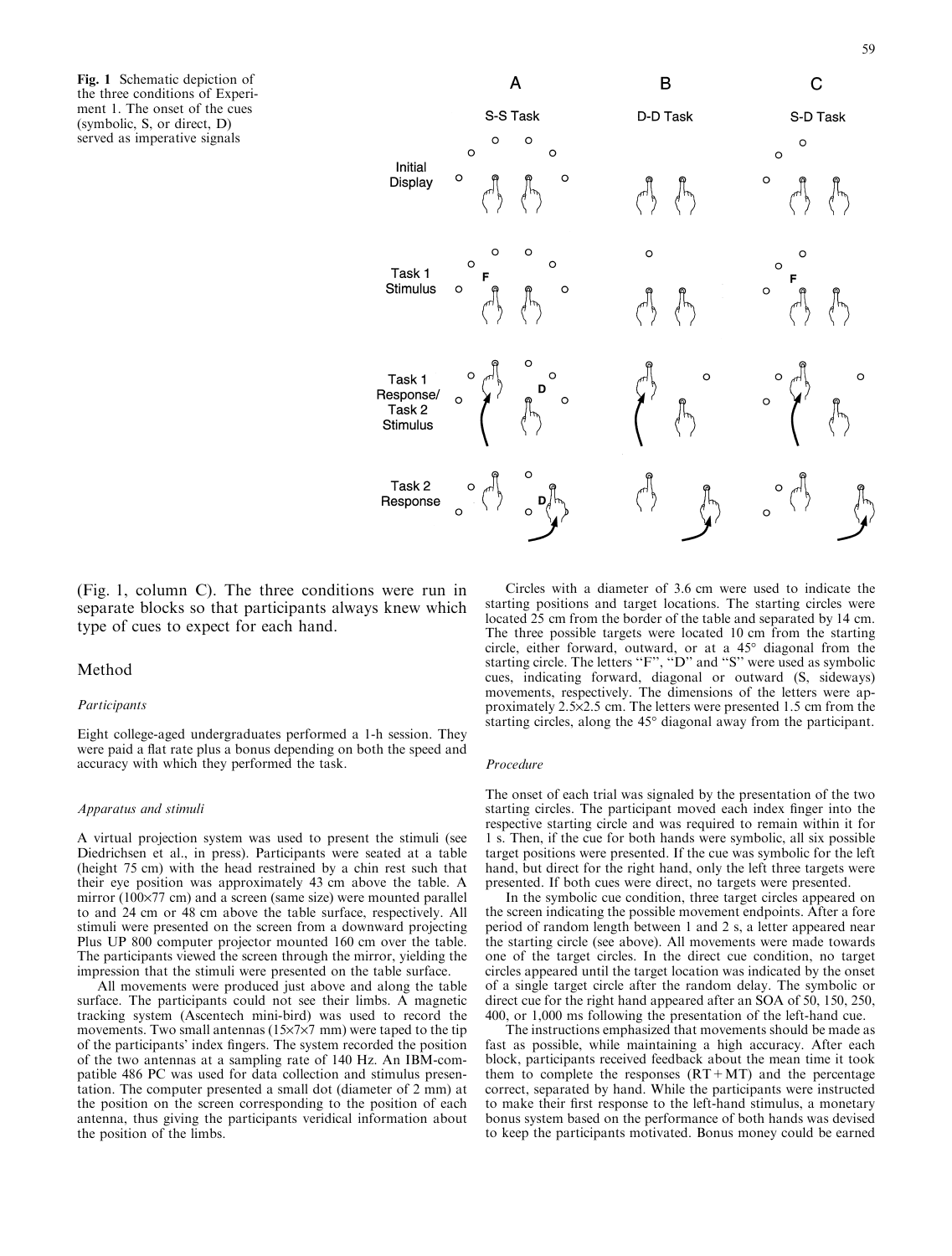for maintaining accuracy on a level higher than 80% and for achieving a shorter average time to reach the target.

The three cueing-conditions (S-S, S-D and D-D) were run sequentially. Each condition started with a practice block of 18 trials (two of each possible movement combination) to familiarize the participant with the procedure. Then, three blocks of 45 trials each were run in each condition. One of three condition orders was randomly selected for each participant: S-D, S-S, D-D; S-S, D-D, S-D; or D-D, S-D, S-S. Within each block, the 45 combinations of the 5 possible SOAs, the 3 possible movements of the left hand, and the 3 possible movements of the right hand occurred once.

# Results and discussion

### Reaction time

RT was defined as the interval between the onset of the stimulus and the time at which the relevant hand achieved a velocity of 2 cm/s. The end of the movement was defined as the point in time at which the velocity dropped below this threshold. RTs were only analyzed from trials in which the responses for both hands were correct. Trials were also eliminated when the RT for either hand was less than 150 ms or greater than 1,200 ms, or the movement time for either response was greater than 1,200 ms. These trimming procedures eliminated less than 4% of the data. To assess the effects of the differently cued actions, the data were submitted to a three-way ANOVA, with condition (S-S, D-D and S-D), compatibility (compatible vs incompatible), and  $SOA^{(50, 150, 250, 400, 1,000)}$  as factors<sup>2</sup>. RTs for the two hands were analyzed separately.

### Task 1

The left hand always responded to the first stimulus (RT1). The ANOVA revealed a significant main effect

of condition  $[F(2, 14) = 98.60; P \le 0.0001]$  and post-hoc comparisons (Student-Newman-Keuls tests) indicated that the responses to direct stimuli (D-D condition, mean RT 351 ms) were faster than responses to symbolic stimuli in the S-S and S-D condition  $(P < 0.01$  for both comparisons). Moreover, within the two symbolic conditions, RT1 was faster when the symbolic cue was paired with a direct cue (S-D condition 525 ms) compared to when the symbolic cue was paired with a second symbolic cue (S-S condition 582 ms). Having to respond to two different types of cues did not slow participants as much as having to respond to two symbolic cues.

The only other reliable effect was the interaction between condition and SOA  $[F(2, 14) = 2.81; P \le 0.05]$ . Follow-up ANOVAs conducted on the three conditions separately indicated that SOA had an effect on RT1 in the D-D condition with RT1 increasing from the 50-ms SOA (332 ms) to the 1-s SOA (374 ms). RT1 remained flat across SOA in the S-S and S-D conditions.

# Task 2

Given the significant effect of condition on RT1, the RT2 data were segregated according to condition, and separate two-way ANOVAs were performed, with Compatibility and SOA as factors.

The ANOVA for the S-S condition revealed a significant effect of compatibility  $[F(1, 7) = 29.62;$  $P < 0.001$ ], SOA [ $F(4, 28) = 15.79$ ;  $P < 0.0001$ ], and their interaction  $[F(4, 28) = 7.29; P \le 0.0005]$ . As depicted by the circles in Fig. 2, a large PRP effect was observed for the S-S condition, and this effect was larger for the



Fig. 2 RTs for the second reaching movement in Experiment 1 as a function of SOA according to whether the movement was compatible or incompatible with the first movement (RT reaction time, SOA stimulus onset asynchrony, Inc. incompatible, Com. compatible)

<sup>&</sup>lt;sup>1</sup>If the participants accuracy was greater than  $80\%$ , the participant received an extra 40 cents on that block. If the accuracy was greater than 90%, the bonus was increased to 55 cents. If the accuracy was less than 75%, 10 cents was subtracted from their bonus. RTs also produced bonuses. If participants were performed a block 80 ms faster than their best time for that condition (established for block 1 during the practice block), then they received a bonus of 55 cents. If their RTs were better than their best time by less than 80 ms, then the bonus was 40 cents. If the RTs were worse than the best time by less than 80 ms, then the bonus was 5 cents. If they were worse by more than 80 ms, 10 cents were subtracted from the bonus. For each block, combined bonuses that summed to less than 0 cents were changed to 0 cents so that participants could not lose money on a block.

<sup>&</sup>lt;sup>2</sup>As pointed out by an anonymous reviewer, using a compatibility factor with two levels in the analysis may have weakened our power, given that the effects due to incompatibility may change when the movements differ by  $45^{\circ}$  compared to when they differ by 90°. Therefore, for both Experiments 1 and 2, we performed additional ANOVAs on the RT, MT, and accuracy data. These ANOVAs were identical to the reported ANOVAs except that the compatibility factor contained three levels, compatible, near (i.e., separated by 45°), and far (i.e., separated by 90°). The significant effects revealed by these ANOVAs were identical to those obtained in the ANOVAs with just two levels of compatibility.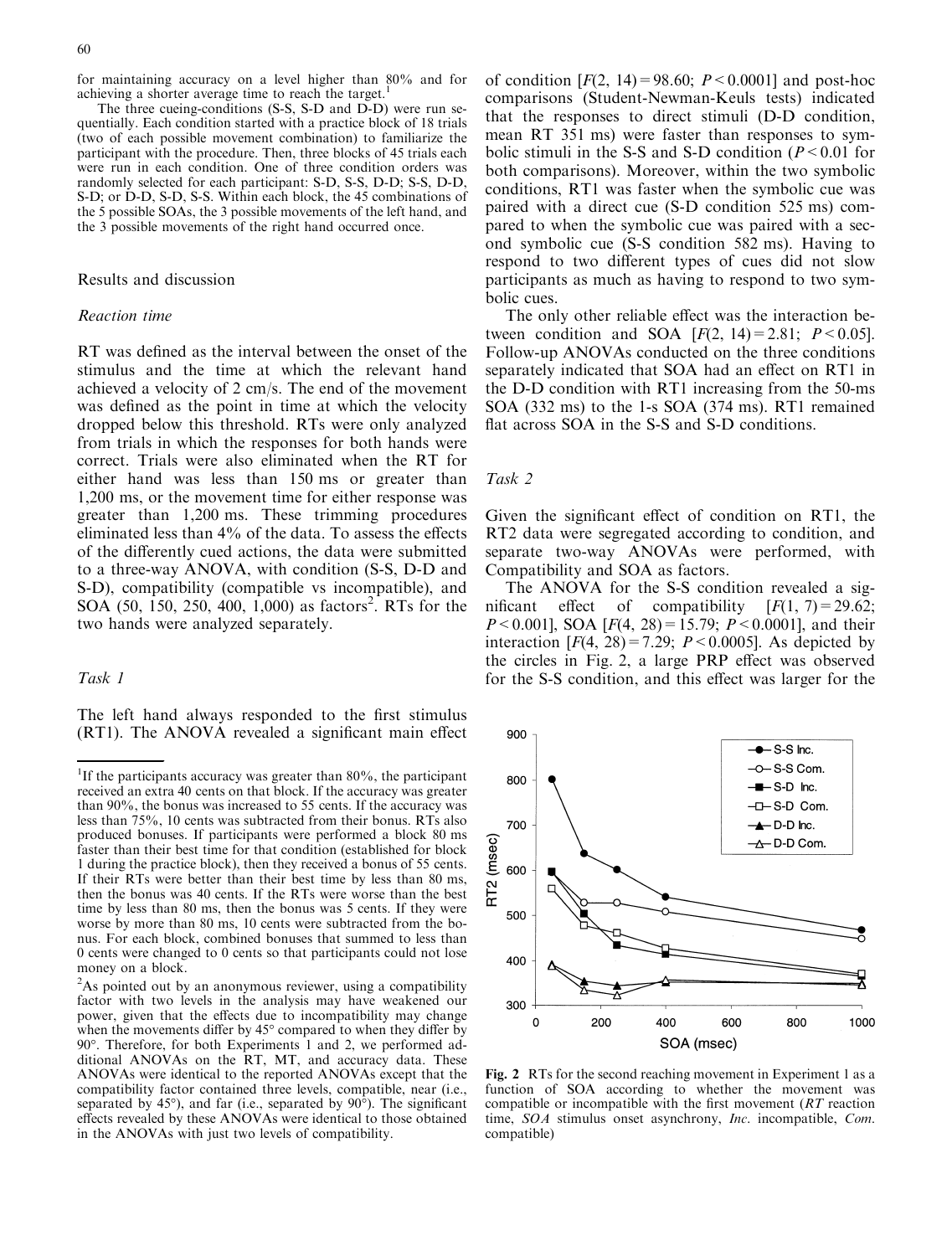incompatible (333 ms) trials than for the compatible trials (146 ms). Put another way, the effect of compatibility was 207 ms at the shortest SOA and 20 ms at the longest, consistent with the findings of Spijkers et al. (2000). As noted above, Spijkers et al. attributed the attenuation of the compatibility effect to a transient component of cross-talk associated with the specification of the movement parameters.

However, for the two conditions in which the righthand responses were made to direct cues, only the main effect of SOA was significant [D-D:  $F(4, 28) = 2.94$ ;  $P < 0.05$ ; S-D:  $F(4, 28) = 19.02$ ;  $P < 0.0001$ ]. In D-D and S-D conditions, neither Compatibility nor the SOA by Compatibility interaction were significant (see Fig. 2). That is, when one of the movements was directly cued, there was no effect or interaction involving compatibility. This result provides further evidence against the hypothesis that compatibility costs during bimanual reaching movements are due to conflicts that arise during motor programming (Diedrichsen et al., 2001). Given that the movements are essentially the same for both symbolically and directly cued conditions, it is reasonable to assume that the specification of the movement parameters is similar.

The magnitude of the compatibility effect observed in Experiment 1 is considerably larger than those reported by Spijkers et al. (2000). In their first experiment, the shortest SOA was 100 ms and the compatibility effect was 61 ms. In comparison, the compatibility effect in Experiment 1 was 206 and 109 ms for the 50-ms and 150-ms SOAs, respectively. There are several candidate reasons for this disparity. First, Spijkers et al. used a two-choice task and the imperative signals were long or short horizontal bars, mapped to long or short movements, respectively. As we expand upon below, the time required by processes involved in S-R translation are likely reduced when S-R compatibility is high, and this likely reduces the costs associated with producing incompatible responses. Second, Spijkers et al. had the participants make reversal movements that differed in amplitude but not direction. This procedure may have allowed participants to initiate movements before completely programming them, given that the initial portions of the long and short movements were likely similar. Third, the participants in the Spijkers et al. study were more practiced than those in the present experiment, performing the task for approximately 3.5 h.

Despite these differences, the findings from both studies are consistent with the excluded-stage hypothesis: the compatibility effects were limited to the S-S condition. Moreover, the data from the present study are inconsistent with the grouped-response and the outraced-interference hypotheses. RT2 was not affected by compatibility at any SOA when the second task was directly cued, even if the first task was cued symbolically. It appears that the directly cued movements are not susceptible to cross-talk from processes involved in specifying another movement.

It should be noted that a variant of the groupedresponse hypothesis may be consistent with the present data. A grouping strategy need not imply simultaneous responses. Sequential responses would be produced if the strategy was to generate both responses as a pair, but with one hand leading the other. Thus, the fact that two responses in the S-D and D-D conditions were initiated over 100 ms apart does not preclude the possibility that responses were grouped in these conditions. It is possible that at the shorter SOAs, the responses were grouped in these conditions and in this manner, cross-talk was eliminated.

However, we see two difficulties for this hypothesis. First, it is unclear why grouping would occur during incompatible trials in the S-D condition but not the S-S condition. Second, in the D-D condition, 69% of the Task1 responses were initiated before the onset of the Task2 stimulus at the 400-ms SOA. On this subset of trials, there was no evidence of any cross-talk [Incompatible  $RT2 = 345$  ms; Compatible  $RT2 = 361$  ms;  $t(7)=1.05$ ;  $P>0.3$ ], even though response grouping would not be possible. In the S-D and S-S conditions, participants consistently responded to Task 1 after the onset of the Task 2 stimulus at the 400-ms SOA, making it impossible to analyze the corresponding subsets of trials. However, even though it was theoretically possible for most responses to be grouped at the 400-ms SOA, there was a 74-ms compatibility effect for the S-S condition. Thus, this modified version of the groupedresponse hypothesis does not provide a straightforward account of the RTs.

Although the data support the excluded-stage hypothesis, a PRP effect was observed in both conditions involving direct-cues (i.e., D-D and S-D): RT2 became slower as SOA decreased. To obtain an estimate of the PRP effect, we subtracted the RT2 at the longest SOA from the RT2 at the shortest SOA. By this crude measure, the PRP effect was 43 ms for the D-D condition and 211 ms for the S-D condition. Had directly cued movements been completely free from dual-task costs, no such effects should have been observed. Nonetheless, while there is a PRP effect in the D-D condition, the cost to RT2 even at the shortest SOA does not appear to be associated with processes affected by the compatibility manipulation. Rather, the persistent PRP effect may reflect a response execution bottleneck (De Jong, 1993) or a strategic delay voluntarily imposed by subjects to demonstrate adherence to the task instructions (Meyer & Kieras, 1997). We return to this issue in the general discussion.

# Movement time

For the analysis, only movement times for trials in which both responses were correct were included. MT1 was 382, 361, and 365 ms for the S-S, D-D, and S-D conditions, respectively. These values did not differ significantly  $[F(2, 14) = 1.25; P > 0.3]$ . However, MT2 was 357,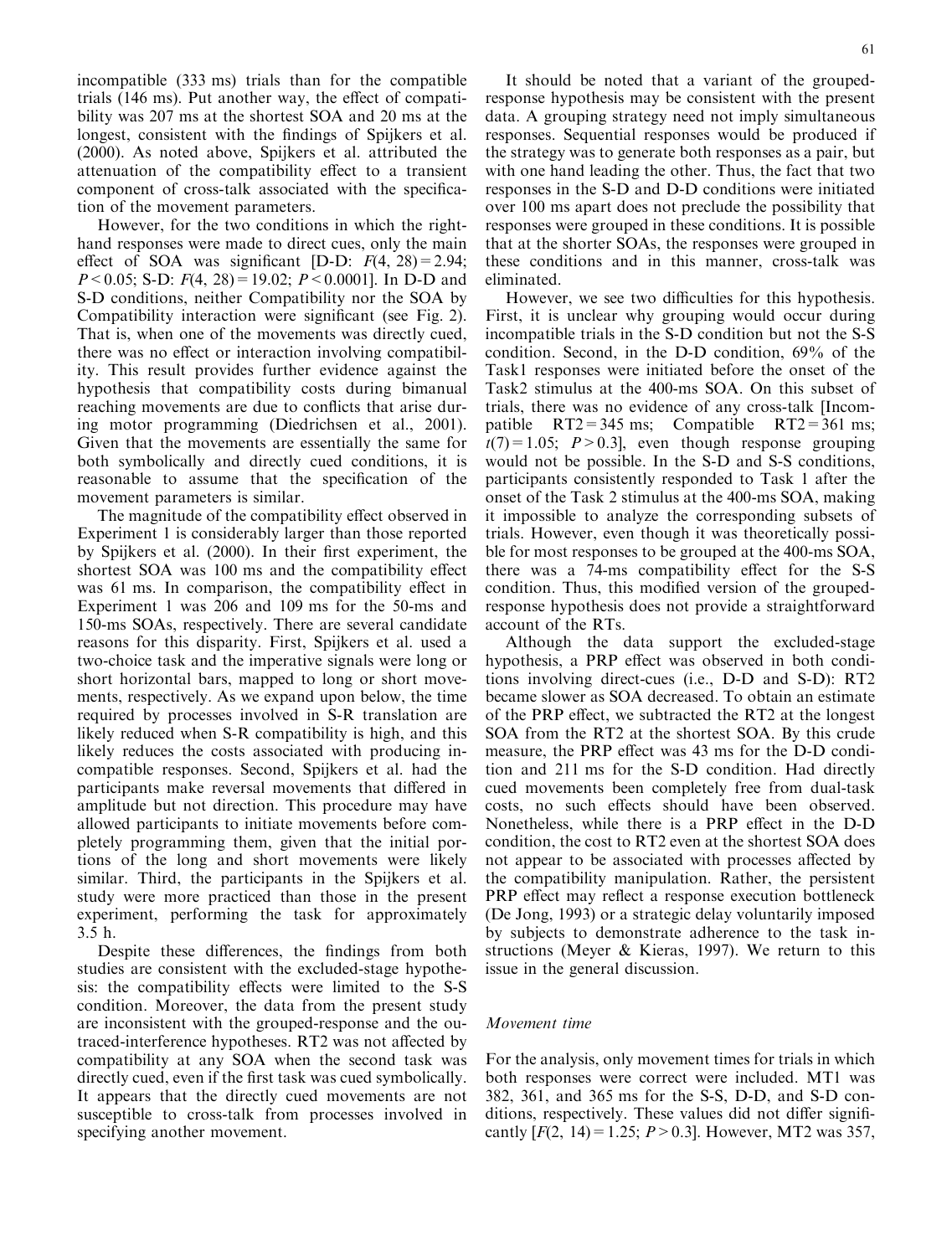319 and 327 ms for the S-S, D-D, and S-D conditions, respectively, which reflected a significant effect of condition  $[F(2, 14)=9.74; P>0.005]$ . Symbolically cued movements were performed an average of 34 ms slower than directly cued movements for Task 2. To further evaluate the factors influencing MT, separate two-way ANOVAs were performed on the two MTs for each of the three conditions with Compatibility and SOA as factors.

# Task 1

The analyses of movement times for the left-hand (Task 1) responses revealed that in the S-S condition, the main effect of compatibility was significant  $[F(1, 7) = 8.55;$  $P \le 0.05$ ]. MT1 was 21 ms faster for compatible movements than incompatible movements. In the D-D condition, there were no significant main effects, but the interaction between SOA and compatibility did achieve significance  $[F(4, 28) = 4.50; P < 0.01]$ . However, the interaction reflected a complex pattern in which at the shortest SOA, MT1 was actually shorter for incompatible trials than compatible trials by 27 ms, whereas at the longest SOA MT1 was nearly equivalent for the two types of stimuli. This interaction is not consistent with compatibility effects predicted by either grouped-response or avoided-interference hypotheses. There were no significant effects in the S-D condition.

# Task 2

The analyses of movement times for the right-hand (Task 2) responses in the S-S condition revealed a significant effect of compatibility  $[F(1, 7) = 29.03;$  $P \le 0.001$ , with compatible movements being made 57 ms faster than incompatible movements. No other effects achieved significance. In the D-D condition, there were no significant effects. In the S-D condition, there was a significant effect of SOA  $[F(4, 28) = 9.64;$  $P \le 0.0001$ , indicating that MT2 was 53 ms slower at the shortest SOA than at the longest. In other words, there was an indication of a PRP effect in MT2 as well as RT2 for this condition. In short, as with RT, compatibility effects in MT occurred only when both movements were symbolically cued.

### Accuracy

Movements were scored as correct when the movement ended within the target circle. Our criterion of using a velocity-based termination rule was adopted to minimize the effects of corrective movements. For Task 1, the mean proportions correct for the S-S, D-D and S-D conditions were 0.87, 0.89, and 0.86, respectively. There was a significant effect of SOA in the S-D  $[F(4, 28) = 5.47; P < 0.005]$  and D-D  $[F(4, 28) = 8.18;$ 

 $P \le 0.0005$ ] conditions, but not in the S-S condition  $[F<1]$ . For both the S-D and D-D conditions, the effect of SOA reflected the fact that accuracy increased with SOA (S-D: 0.83–0.93; D-D: 0.79–0.95). This effect may reflect the interfering influence of the onset of a new target within the first movement at short SOAs. Neither the main effect of compatibility nor the Compatibility  $\times$ SOA interaction approached significance for any of the conditions.

For Task 2, the mean proportions correct for the S-S, D-D and S-D conditions were 0.84, 0.85, and 0.80, respectively. There were no significant main effects in any of the conditions. However, the  $SOA \times Compatibility$ interaction was significant for the S-S condition  $[F(4, 28) = 2.97; P < 0.05]$ . Consistent with the RT2 data, participants were generally less accurate on incompatible trials at the shorter SOAs (50 ms: 0.73 correct) than at the longer SOAs (1,000 ms: 0.82 correct). This pattern was not observed on compatible movements (50 ms: 0.85 correct; 1,000 ms: 0.81 correct). Therefore, the overadditive effect of compatibility observed in RT2 was not the product of a speed-accuracy tradeoff.

# Initial heading

To verify that motor programming was taking place during the RT interval – that is, before the movement was initiated – we analyzed the initial heading of each movement by computing its direction during the first 100 ms. For Task 1, 94% of the accurate movements had an initial heading within  $25^{\circ}$  of the direction of the target. For Task 2, the percentage was 92%. Given that the targets were  $45^{\circ}$  apart, it is apparent that, on most trials, the movement's direction was programmed before it was initiated. The proportion of movements with the appropriate initial heading was not affected by either compatibility or SOA, except for the Task 2 movements in the S-S condition, in which congruent trials had higher proportion of appropriate initial headings than incongruent trials  $[0.95 \text{ vs } 0.70; \text{ } F(1, 7) = 33.45;$  $P < 0.001$ . This effect did not interact with SOA and is consistent with the effect of compatibility observed in MT. Excluding the trials in which a movement began in a direction more than 25° from the target did not affect the pattern of RTs.

In sum, Experiment 1 indicates that compatibility effects between the two hands are present only when both responses are cued symbolically. This observation is most apparent in the RT data for Task 2, but is also supported by the MT data and accuracy results. There was no evidence of any interference, as measured by compatibility effects, when one or both responses were directly cued. As outlined in the introduction, these results fail to conform to predictions derived from the grouped-response and outraced-interference hypotheses. Rather, they are consistent with the excluded stage hypothesis. By this account, a directly cued movement can be selected, planned, and produced without engaging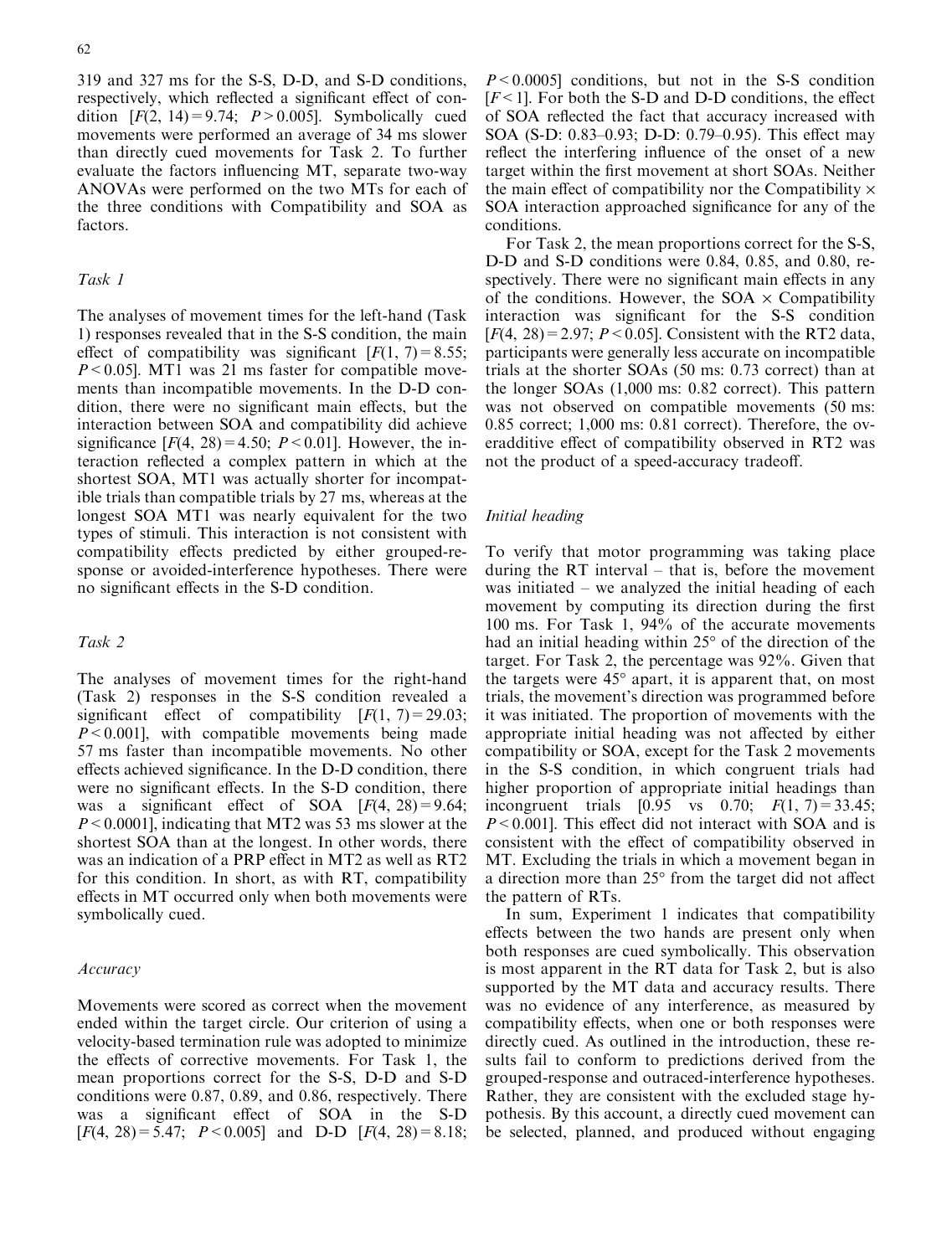processes that are subject to cross-talk from similar processes associated with planning and executing a movement by the other hand.

Despite the absence of cross-talk, measured by the difference between compatible and incompatible movements, the PRP effect was not eliminated. In fact, for the S-D condition, the difference in RT2 between the shortest and longest SOAs was over 200 ms. These results indicate that whatever processes are excluded when at least one of the movements is directly cued, they are not solely responsible for the PRP effect. The residual bottleneck effects may relate to abbreviated responseselection processes associated with directly cued movements (that are not susceptible to cross-talk), a response execution bottleneck (e.g., De Jong, 1993), or strategies adopted by the participants (e.g., Ivry, Franz, Kingstone, & Johnston, 1998; Meyer & Kieras 1997).

### Experiment 2

The results of Experiment 1 indicate that bimanual interference arises from processes that are invoked during symbolically cued movements but not during directly cued movements. In symbolically cued action, the appropriate response has to be selected based on an abstract mapping from cue to response. Cross-talk occurs when this mapping has to be performed for two separate movements. This selection process does not appear to be necessary for directly cued movements; we have called this the excluded-stage hypothesis.

The inter-dimensional condition (S-D) of Experiment 1 showed that a directly cued movement is not susceptible to interference from a preceding, symbolically cued movement. There are at least two possible explanations for this finding. First cross-talk during the preparation of two actions might only occur when both engage similar response-selection processes. If one of the actions is directly cued, the response-selection stage is skipped, bypassing the possibility for interference effects due to cross-talk. Second, symbolically cued movements may require complex mapping processes that can be influenced by distracting information concerning the characteristic of a preceding or simultaneous movement. By this logic, we would expect to observe compatibility effects when symbolically cued movements follow directly cued movements. Directly cued movements, while not susceptible to cross-talk themselves, may influence response selection processes required by subsequent symbolically cued movements. Experiment 2 was designed to evaluate these two hypotheses.

#### Method

#### **Participants**

### Apparatus and procedure

The apparatus, stimuli and procedure were identical to those in Experiment 1. The only difference was that the D-D condition in Experiment 1 was replaced with a condition in which the left (first) hand was cued directly and the right (second) hand was cued symbolically (D-S). As in Experiment 1, participants were randomly assigned to one of three possible condition orders: S-D, S-S, D-S; S-S, D-S, S-D; or D-S, S-D, S-S.

### Results and discussion

### Reaction time

The same trimming procedures were used as in Experiment 1, resulting in the elimination of less than 3% of the data. As before, only correct responses were included in the analyses.

### Task 1

As in Experiment 1, the RT data for each hand were submitted to a three-way ANOVA, with Condition (S-D, D-S, or S-S), Compatibility, and SOA as factors. For the first (left) hand, there was a main effect of Condition  $[F(2, 14) = 9.38; P \le 0.005]$ , but no other effects or interactions achieved significance. The RT1 means were 527, 458, and 607 ms for the S-D, D-S, and S-S conditions, respectively. RT1 was not only dependent on how that response was cued (direct or symbolic), but it was also affected by how the second response was cued.

# Task 2

The RT2 data (right hand responses) were segregated according to Condition and submitted to separate twoway ANOVAs with Compatibility and SOA as factors (Fig. 3). The effect of SOA was highly significant for all three conditions [S-D:  $F(4, 28) = 25.69$ ;  $P < 0.0001$ ; D-S:  $F(4, 28) = 12.37;$   $P < 0.0001;$  S-S:  $F(4, 28) = 12.97;$  $P < 0.0001$ ], but in the two conditions involving direct cues, neither compatibility nor its interaction with SOA was significant. In contrast, in the S-S condition, there was a significant effect of Compatibility  $[F(1, 7) = 18.78;$  $P \le 0.005$ ] and a significant Compatibility  $\times$  SOA interaction  $[F(4, 28) = 8.24; P \le 0.0005]$ . Thus, a PRP effect was observed in all conditions. However, only when both hands were cued symbolically was there an effect of Compatibility, and the effect diminished as SOA increased.

As in Experiment 1, the significant Compatibility  $\times$ SOA interaction in the S-S condition indicated that the cost of incompatible movements was overadditive. Across the five SOAs, 50, 150, 250, 400, and 1,000 ms, the compatibility effect was 242, 188, 121, 59, and 20 ms, respectively.

Eight college-aged undergraduates performed a 1-h session for Experiment 2. Payment followed the same scheme as in Experiment 1.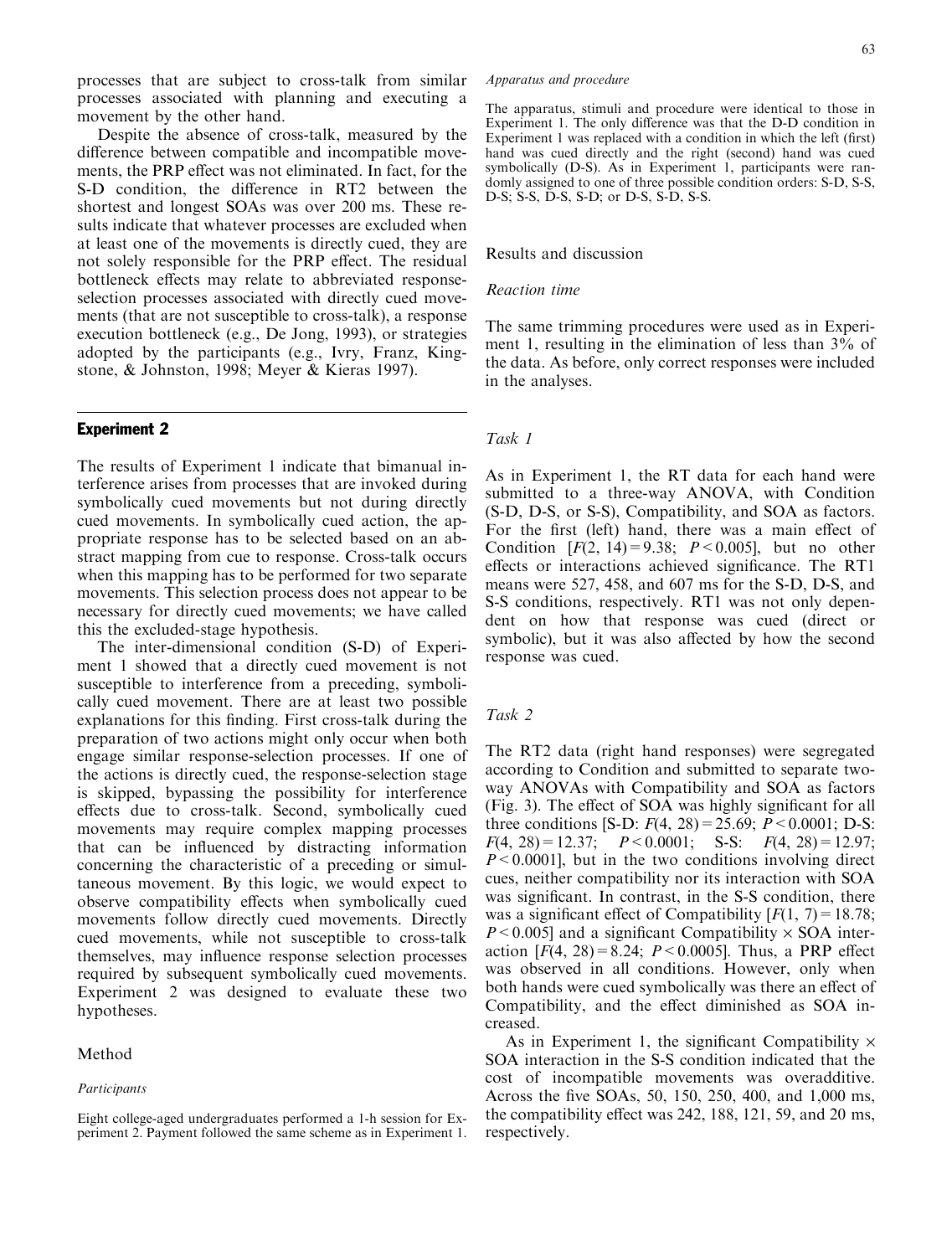

Fig. 3 RTs for the second reaching movement in Experiment 2 as a function of SOA according to whether the movement was compatible or incompatible with the first movement

#### Movement time

The mean MT1 for the first (left) hand was 445, 455, and 460 ms for the S-D, S-S, and D-S conditions, respectively. These did not differ significantly. For the second (right) hand, MT2 was 365, 390, and 405 ms, for the three conditions, with slower movements times obtained when the responses were cued symbolically  $[F(2, 14)=4.07; P \le 0.05]$ .

# Task 1

For the analyses of movement times for the left-hand responses, neither the S-D nor D-S conditions produced any significant effects or interactions. However, in the S-S condition, there was a small but significant effect of Compatibility  $[F(1, 7) = 10.19;$  $P \le 0.05$ , reflecting the fact that compatible movements were made 24 ms faster than incompatible movements. This effect is nearly identical in magnitude to the compatibility effect observed in Experiment 1 for this condition.

# Task 2

For the analyses of movement times for the right-hand responses, the S-D condition produced a significant effect of SOA  $[F(4, 28) = 4.11; P < 0.01]$ . MT2 was 59 ms slower for the shortest SOA compared to the longest SOA. For the S-S condition, there was a significant effect of Compatibility  $[F(1, 7) = 11.14; P < 0.05]$ , with compatible movements being produced 60 ms faster than incompatible movements. There were no significant effects for the D-S condition.

### **Accuracy**

For Task 1, the mean proportions correct for the S-D, S-S and D-S conditions were 0.92, 0.92, and 0.93, respectively. Significant effects of SOA were found for both the S-D and D-S conditions [S-D:  $F(4, 28) = 4.11$ ;  $P < 0.01$ ; D-S:  $F(4, 28) = 3.97$ ;  $P < 0.05$ ], but not for the S-S condition  $[F<1]$ . In both cases, the effect of SOA reflected the fact that participants were between 8 and 10% more accurate at the longer SOAs. For Task 2, the mean proportions correct for the S-D, S-S and D-S conditions were 0.89, 0.86, and 0.86, respectively. There were no significant effects or interactions in any of the conditions.

### Initial heading

For Task 1, 93% of the accurate movements had an initial heading within  $25^{\circ}$  of the direction of the target. For Task 2, the percentage was 80%. As in Experiment 1, a significant effect of compatibility was observed in the S-S condition for both Task 1 [0.94 vs 0.88;  $F(1, 7) = 16.95$ ;  $P < 0.005$ ] and Task 2 [0.92 vs 0.61;  $F(1, 7) = 40.48$ ;  $P \le 0.0005$ . Excluding the trials in which a movement began in a direction more than  $25^{\circ}$  from the target did not affect the pattern of RTs. No effect of compatibility or SOA was observed on the measure of heading in the D-S and S-D conditions.

The results from Experiment 2 replicate and extend the findings from Experiment 1. In short, although robust PRP effects were observed in all conditions, compatibility effects were only observed in the S-S condition. Moreover, the lack of a compatibility effect in both hybrid conditions, D-S and S-D, suggests that interference only arises when the two action engage similar S-R translation processes.

## Interference or facilitation?

RT differences between symbolically cued, incompatible and compatible bimanual movements have generally been attributed to interference during incompatible movements rather than facilitation during compatible movements (e.g., Franz et al., 1996; Heuer, 1995; Spijkers et al., 1997, 2000). This conclusion is based, in part, on the observation that overall RTs tend to be slower in compatible bimanual conditions compared to unimanual movement conditions. However, the unimanual conditions do not provide an ideal comparison, because the task demands are quite different during unimanual and bimanual trials. While there may be some cross-talk during compatible bimanual movements, it is also possible that the increase in RT on bimanual trials reflects general preparatory processes or the fact that more S-R combinations are possible in the bimanual conditions (see Goodman & Kelso, 1980).

The present case, in which the same bimanual reaches were made under one set of conditions without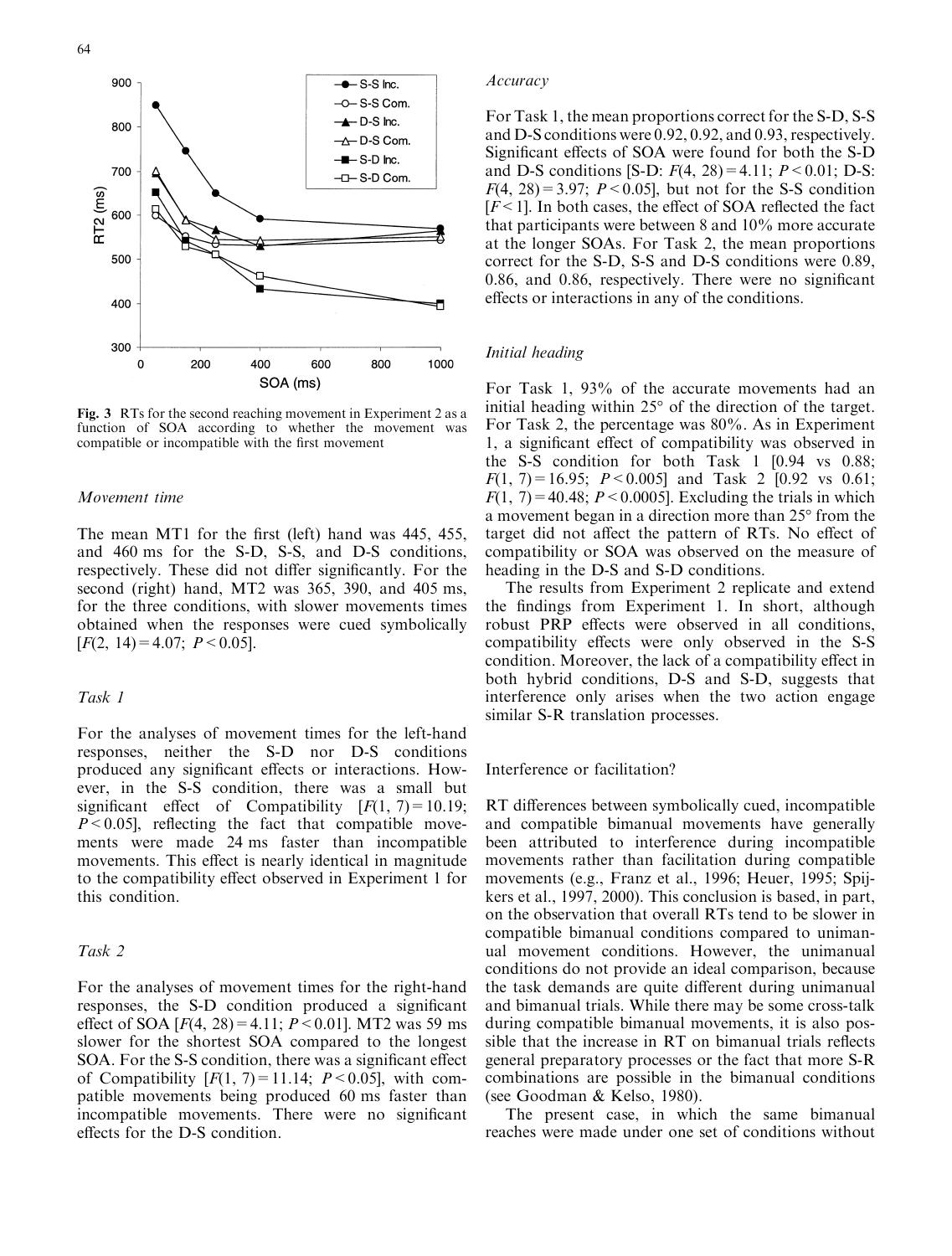evidence of any compatibility effect (D-S) and under another set of conditions resulting in pronounced compatibility effects (S-S), provides an opportunity to evaluate whether the cross-talk provides facilitation or interference. Directly comparing RT2 in the D-S and S-S conditions can be misleading, because Task 1 differs, which can result in distinct carry-over effects on Task 2 performance. Therefore, we adopt an approach that has been developed in the PRP literature (McCann & Johnston, 1992) in which each task is divided into three critical stages, each of which may entail many cognitive processes (Fig. 4). Stage A, often characterized as stimulus categorization, includes all of the processes occurring before the central stage (Stage B). Stage A is assumed to operate in parallel with other stages, such that processing within Stage A for Task 2 can overlap with processing at any stage for Task 1. In fact, the only constraint on Stage A is that it cannot begin until the appropriate stimulus has been presented.

Greater processing constraints exist for Stage B: This stage cannot begin until all processing within Stage A is complete. Moreover, and critical to the central bottleneck model, Stage B processing for Task 2 must be delayed until Task 1 processing at this stage is completed (Pashler, 1994). Stage C is assumed to operate with the same minimal constraints as Stage A and can proceed as soon as Stage B is completed.

In sum, the model assumes that there exists a processing stage that is shared by both tasks and can only operate in a sequential manner. Note that there may be multiple operations subject to this constraint; the model takes the simplified approach of lumping these operations into a single, performance-limiting stage. The model is designed to account for how RT2 will vary as a function of SOA. With long SOAs, B1 is presumably completed before A2. As such, RT2 will simply be determined by the sum of its three component stages, or

$$
RT2_{\text{Long }SOA} = A2 + B2 + C2 \tag{1}
$$

However, at short SOAs, B2 is delayed until the completion of B1. RT2 will now be determined by the duration of stages from both tasks, including both Stages B, or



Fig. 4 Source of lengthened reaction times at shorter SOAs in the PRP paradigm (PRP psychological refractory period)

65

Unlike RT2, RT1 is assumed to be determined by the sum of its three component stages (A1, B1, and C1) regardless of the SOA, and indeed, the task instructions emphasizing that Task 1 be given priority are designed to ensure that this assumption is not violated. In the current experiments, RT1 was largely unaffected by SOA in both experiments. Therefore, subtracting RT1 from RT2 produces difference scores that reflect different sets of processes at the long and short SOAs. At long SOAs, where we assume no overlap at Stage B, the score simply reflects the difference between the sum of Task 1 stages and the sum of Task 2 stages. At short SOAs, where we assume there is always overlap at Stage B, the score reflects the difference between post-bottleneck stages of both tasks (which, given the similarity between the two movements, is likely to be small) plus the time required for Stage B2.

$$
RT2 - RT1_{\text{Long }SOA} = A2 + B2 + C2 - A1 - B1 - C1
$$
\n(3)

$$
RT2 - RT1_{Short\,SOA} = B2 + C2 - C1 - SOA \tag{4}
$$

To gain further insight into the effects of compatibility on stage B processes, we subtracted the measured Task 1 RT from the Task 2 RT at the shortest and longest SOAs for the two conditions using symbolic-cues on Task 2. First, consider the RT differences at the longest SOA (Fig. 5, top panel). The model predicts that the difference should be determined by the length of the all three stages for both tasks (Eq. 3). Accordingly, the S-S and D-S conditions produce different values. The difference scores are negative in the S-S condition, reflecting the fact that initiating the second movement was faster than the first at the longest SOA. This is clearly not the case for the D-S condition, for which the scores are positive; participants responded to the direct cues more quickly than the symbolic cues. However, these differences do not indicate which stage components are shorter for the two tasks.

A different pattern of results is obtained for the difference scores at the shortest SOA (Fig. 5, bottom panel). The three-stage model predicts that the RT difference at this SOA should be determined only by the duration of Stage B2 and the difference between stages C1 and C2  $(Eq. 4)^3$ . That is, rather than reflecting differences between all of the components of the two tasks, the scores are predominantly determined by the time required on Task 2 at the bottleneck stage. The congruent movements for the S-S condition produce the smallest scores at the shortest SOA. The most reasonable account of this effect is that it reflects a repetition

<sup>&</sup>lt;sup>3</sup>Given the strong similarity between the two movements, C1 and C2 are likely to be very similar. Thus, the y-intercept of the difference function may provide an estimate of the duration of stage B2.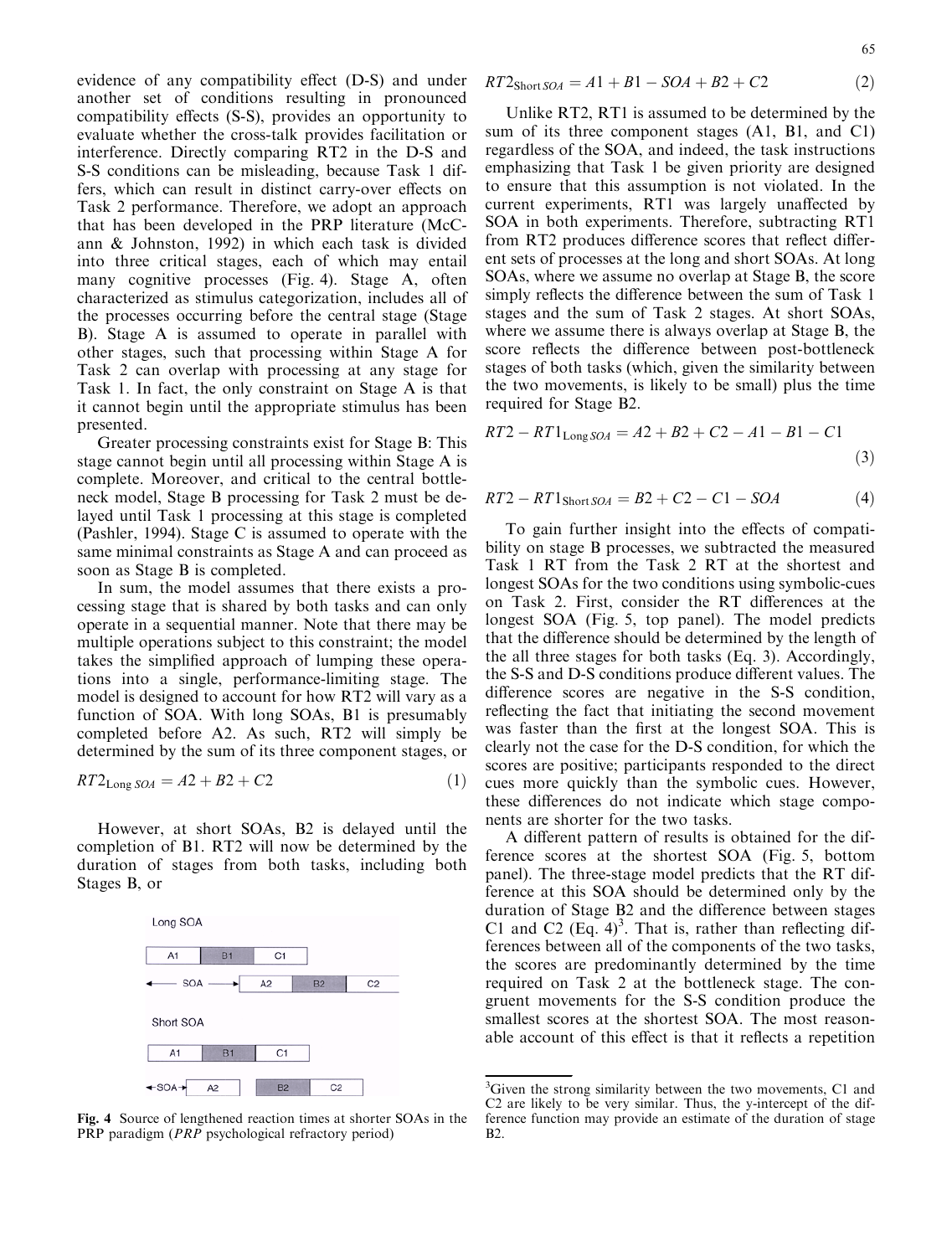



Fig. 5 Mean reaction times of the second movements minus mean reaction times of the first movements for the two conditions in which the second movement was symbolically cued. The upper panel depicts the difference for the 1,000 ms SOA. The lower panel depicts the difference for the 50 ms SOA

benefit. Stage B2 is dramatically shortened when the symbolic stimulus for Task 2 is the same as that which had been presented for Task 1 (e.g., "F" for both left and right hand movements).

The difference scores for both the compatible and incompatible D-S conditions are similar to that obtained for incompatible trials in the S-S condition. This result suggests that Stage B2 is constant across these three trial types. The difference scores for the D-S condition provide estimates of the duration of Stages B2 and C2 for symbolically cued movements under dual-task conditions without compatibility effects. The score for the S-S incompatible movements is nearly identical to these estimates. The implication from this result is that the difference between compatible and incompatible movements in the S-S condition stems from a shortening of processes for the compatible movements, not a lengthening of processes for the incompatible movements. In short, facilitation, not interference, is responsible for the compatibility effect. Specifically, the cross-talk effects observed during symbolically cued bimanual movements appear to be largely related to performance benefits in association with repetitions of S-R combinations (e.g., Pashler & Baylis, 1991). However, unlike the standard

stimulus-repetition effect, the benefit observed with compatible movements is short-lived, diminishing rapidly in the first 400 ms after the initial stimulus.

### Alternative interpretations

It is possible that the small RT2-RT1 score in the S-S compatible condition stems from participants grouping their responses on some proportion of trials when they perceive two identical stimuli. An indication of grouping is given by whether or not RT1 is lengthened at short SOAs. This should occur as participants, observing the stimulus for Task 2, withhold the Task 1 response until ready to simultaneously produce the Task 2 response. Contrary to this prediction, RT1 was not longer on the short SOA trials. In sum, there is no evidence to support a grouping account of the reduced RT2-RT1 difference for the S-S compatible trials.

A second possibility is that the similarity between the RT differences for the S-S incompatible trials and the D-S trials results from tradeoffs between the durations of the component stages. For example, if Stage C for symbolically cued movements is longer than for directly cued movements, then Stage B for incompatible movements in the S-S condition could be longer than for Stage B for the second task in the D-S condition (Eq. 4). This hypothesis can be tested with the results from Experiment 1. Unlike Stages A1 and B1, the duration of Stage C1 does not get passed on to RT2 at the shortest SOAs (Eq. 2). Therefore, a factor extending the duration of C1 should cause a greater increase in RT1 than in RT2 at the shortest SOA. In Experiment 1, a directly cued Task 2 was paired with both a directly and a symbolically cued task 1 (D-D and S-D conditions), providing a comparison in which neither condition incurs compatibility effects. The average difference between the symbolically and directly cued Task 1 RTs at the 50-ms SOA was 166 ms (499 vs 333 ms). At the same SOA, the average difference in RT2 for these two conditions was 188 ms (578 vs 390 ms). This value did not differ significantly from the RT1 difference  $[t(7) \le 1]$ , and was in the opposite direction as predicted by an increased in the duration of Stage C1.

A third possibility is that a set-shifting operation is required for Task 2 in the D-S condition but not the S-S condition. When individuals have to switch rapidly from responding to one set of stimuli to another, as in the D-S condition, RTs for the second task can be inflated, presumably reflecting the operation of executive control processes that may be needed to instantiate the new S-R mappings or optimize resource allocation for task performance (Allport, Styles, & Hsieh, 1994). However, there is reason to believe that set-shifting costs are not incurred with the present combination of tasks. First, distinct stimuli are used for the symbolic and direct cues. Such conditions minimize set-shifting costs, although they do not always eliminate them (e.g., Rogers & Monsell, 1995). Furthermore, RT2 is nearly identical for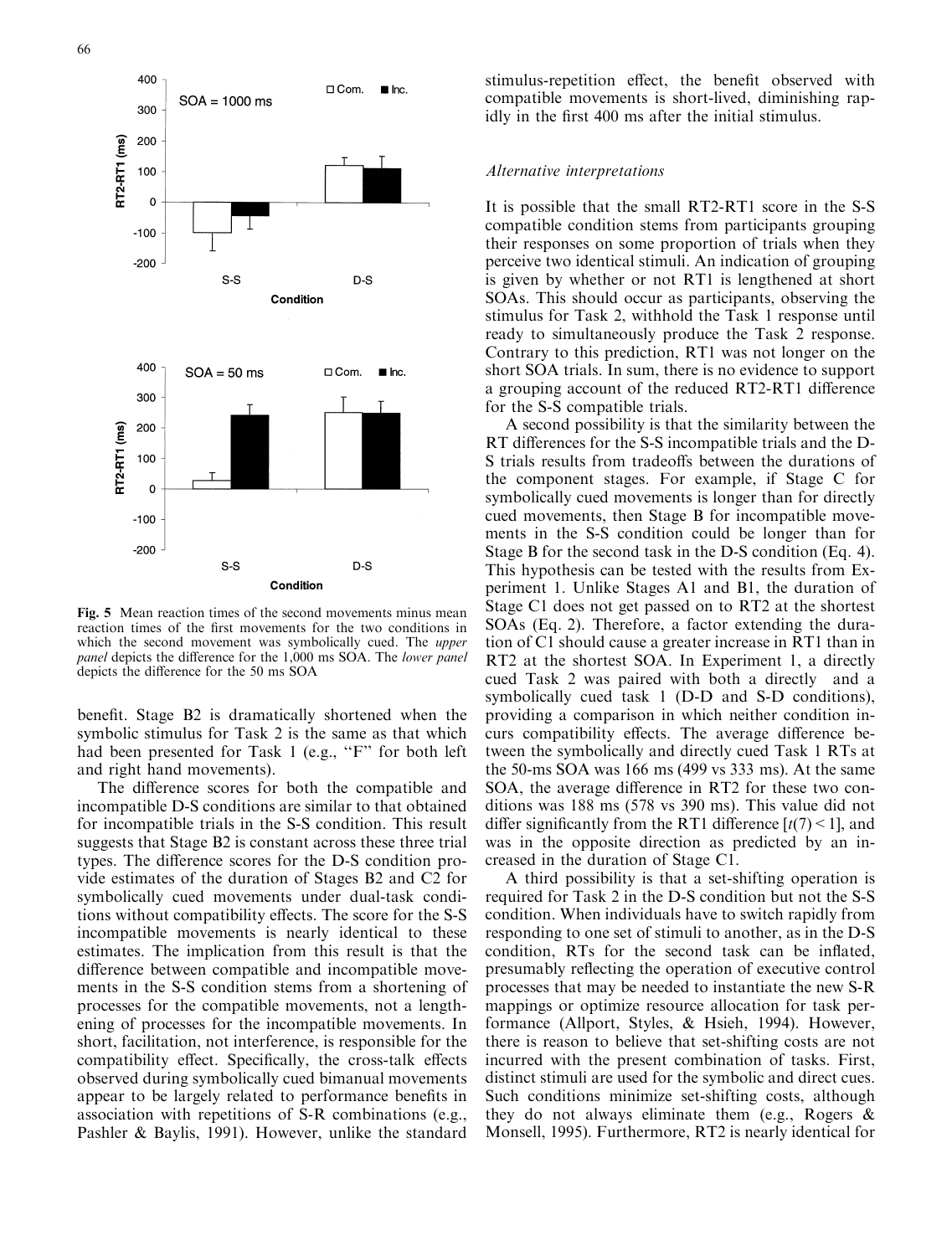the D-S and S-S conditions at the longest SOA. Setshifting is generally associated with an ''exogenous'' component that persists at even longer intervals (Allport et al., 1994; Mayr & Kliegl, 2000). That no such costs were observed in the D-S condition suggests that setshifting costs are not incurred with the present combination of tasks.

In sum, the data are most consistent with facilitation rather than interference being the primary source of the compatibility effects. In other words, processing the symbolic cue for Task 1 confers a benefit for Task 2 when the same symbolic cue is used for both responses.

# General discussion

Numerous studies have shown that humans are often limited in their ability to produce independent bimanual movements (e.g., Heuer, 1995; Spijkers et al., 1997, 2000). The current studies were designed to identify the source of a compatibility effect, the cost observed when the movements traverse non-parallel axes compared to when they follow parallel axes. Using a PRP task in which the two movements were cued in close succession, robust compatibility effects were observed when both movements were symbolically cued, similar to the previous report of Spijkers et al. (2000). In contrast, compatibility effects were abolished when both of the movements were directly cued. Moreover, no compatibility effects were found when a directly cued movement was combined with a symbolically cued movement, regardless of whether the directly cued movement was made first or second. This pattern of results is consistent with the hypothesis that directly cued movements do not engage processes that are subject to bimanual cross-talk, an idea that we have referred to as the excluded-stage hypothesis.

There are several candidate reasons as to why the symbolically cued movements induced cross-talk but the directly cued movements did not. Most obvious, the symbolically cued trials involved the presentation of a letter which had to be translated into the appropriate movement. However, there were other potentially important differences. With the symbolically cued movements, the possible target endpoints are displayed before the actual movement is known, allowing for partial preprogramming of the response during the interval before the appearance of the letter cue. In addition, the unselected target endpoints remained visible throughout the trial, potentially serving as distractors. Finally, the inclusion of a symbolic cue introduces an additional location that must be attended. Having to attend to the cue may detract from the salience of the target locations. None of these conditions existed with the directly cued movements.<sup>4</sup> The present experiments do not allow us to determine which factors are responsible for the cross-talk.

Nonetheless, these characteristics of the symbolically cued movements are similar to those found in buttonpressing experiments, which have provided an extensive literature on S-R compatibility. In this way, we provide a link between two previously separate literatures, bimanual movement studies and dual-task performance. The literature concerning simultaneous bimanual movements has generally focused on the idea that the difficulty in initiating non-symmetric bimanual movements is related to cross-talk in processes associated with the specification of movement parameters (e.g., Franz et al., 1996; Heuer, 1995). However, if the motor programming hypothesis was correct, compatibility effects should have only depended on the interval between the successive responses and not the type of cues. The lack of compatibility effects when at least one of the movements was directly cued, even when the actual movements overlapped, argues against hypotheses that emphasize cross-talk during motor programming. Instead, the results indicate that the source of interference associated with the initiation of bimanual movements is related to S-R translation. This conclusion matches studies that have minimized response requirements (e.g., button presses).

In attempting to link the two literatures, we have focused our analyses on RT effects. It is possible that the forms of bimanual interference reported in other studies (e.g., Heuer, 1995; Spijkers et al., 1997, 2000) – for example distortions in the movement trajectories – may be based on interference of motor programming and/or execution. Moreover, unlike many of the previous studies of bimanual interference, the present experiments required participants to make reaches to visible targets rather than reversal movements across boundaries and back. It remains possible that reversal movements place higher demands on motor programming and thus may be more susceptible to interference. While our findings do not rule out the existence of cross-talk at the motor level, they do indicate that a major component is restricted to response selection.

The proposal that direct and symbolic cues engage different sets of processes bears some resemblance to the influential theory of Milner and Goodale (1995) concerning the functional roles of the dorsal and ventral visual processing systems. According to their proposal, the dorsal system is prominent in sensorimotor control, while the ventral system is prominent in object recognition and conscious perception. One line of evidence cited in support of this distinction is research showing that the ventral pathway is influenced by extraneous information to a greater extent than the dorsal pathway (e.g., Haffenden & Goodale, 1998). With respect to the current experiments, it might be postulated that the symbolic cues require input from the ventral pathway to be decoded into the appropriate movements, whereas the directly cued movements can be performed by the dorsal pathway alone. The fact that only symbolically

<sup>&</sup>lt;sup>4</sup>We thank two anonymous reviewers for pointing out these differences.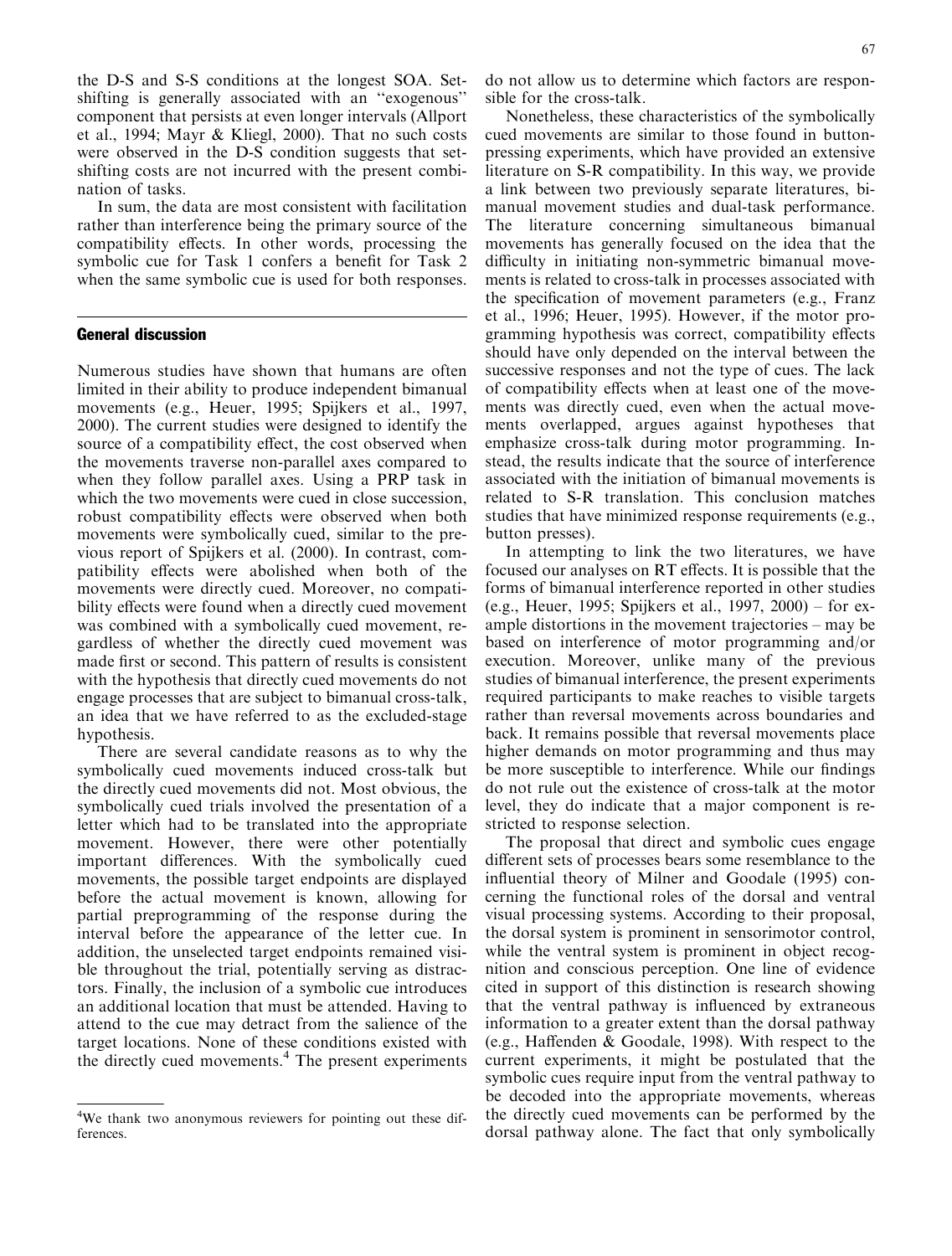cued movements are subject to cross-talk is similar to the proposal that the ventral system is more susceptible to visual illusions induced by irrelevant stimuli (but see Carey, 2001).

The representational nature of bimanual cross-talk

We have argued that compatibility effects arise from S-R translation processes necessary for translating the symbolic cues into the appropriate responses. An alternative hypothesis centers on upstream processes associated with the stimulus codes. According to this account, the compatibility effect is based on interactions between representations of the two stimuli. The two hypotheses differ in that the former supposes that cross-talk involves representations that include information about the intended response.

This issue has been the focus of intense discussion in the dual-task literature (e.g., Hommel, 1998; Lien & Proctor, 2000). For instance, the Logan and Schulkind (2000) study described in the introduction involved a series of PRP experiments in which Tasks 1 and 2 required participants to categorize sequentially presented stimuli. The categorization tasks either involved the same rule or different rules. An advantage for samecategory responses, strongest at short SOAs, was observed despite the fact that the exact stimulus never repeated from Task 1 to Task 2. In addition, the assignments of the keys to the categories was counterbalanced so that for half the participants, identical-category responses meant button presses with homologous fingers, whereas for the other half, identical-category responses meant button presses with non-homologous fingers. Therefore, the repetition effect they observed could not be attributed to cross-talk between pure stimulus codes or pure movement parameters.

Further evidence against a pure stimulus-based account comes from the PRP studies reported in Lien and Proctor (2000). Although there was no obvious overlap between their two tasks, RTs for both tasks were smaller when they required corresponding button presses (e.g., left button for Task 1 and left button for Task 2). The effect did not interact significantly with SOA, but there was a consistent trend in this direction, with the advantage for corresponding button presses largest at the shortest SOA. Such results make clear that compatibility effects between distinct responses do not require stimulus repetitions – in short, the compatibility effect is not simply a version of a stimulus repetition effect.

Because the Lien and Proctor (2000) experiments used two tasks with distinct sets of stimuli and, therefore, distinct S-R mappings, it appears that the compatibility effect must be based on representations of the responses. However, the current experiments provide evidence that processes associated with motor programming are not a major source of interference. One way to reconcile these findings is to assume that the interference emerges from abstract representations of

the responses. That is, interference involves cross-talk between conceptual codes for the responses, and these codes mediate response selection processes.

We propose that the compatibility effects observed when two reaching movements are cued symbolically relates primarily to interactions between the internal codes for the potential responses. With the symbolic cues in the present experiments, the three possible movements were made to identical visual targets, visible throughout the trial, that differed only in terms of location. These conditions required that the participants develop internal codes for each movement and associate these with the symbolic cues. Incompatible cues required the activation of distinct translation processes, one for each movement. Presumably, compatible symbolic cues did not separate translation processes, because, under the present task conditions, the internal codes for the two movements are highly similar (e.g., 'S' $\rightarrow$ "outward movement"). In contrast, for the direct cues, only the relevant target endpoints appeared on each trial and the participants did not need to employ internal codes to differentiate the possible responses. In this manner, they were able to bypass much of the translation processes and thus, interference between the two tasks was eliminated.

The exact composition of these internal codes remains a topic for further research. One candidate form of representation is the action concept, as described by Hommel and colleagues (Elsner & Hommel, 2001; Hommel, 1998; Hommel et al., 2001; Stoet & Hommel, 1999). Action concepts combine sensory information, including the environmental consequences consequent to the completion of the action. The representations of responses are conceptualized as integrated codes that facilitate response selection by virtue of being commensurate with stimulus representations. Such representations have been invoked to explain other forms of compatibility effects such as the Simon effect (Hommel, 1993), interactions between successive responses (Hazeltine, 2002; Ziessler & Nattkemper, 2002) and even bimanual coupling effects on movement trajectories (Mechsner et al., 2001).

The inclusion of stimulus information makes the action concept imminently capable of accounting for the compatibility effects observed when both movements were symbolically cued. The action concepts for the symbolically cued movements may include semantic information, such as forward or outward, posing potential benefits for other movements involving related concepts. In contrast, the action codes for the directly cued movements may specify only the target without reference to relative location, and, thus, the amount of conflict would be identical for compatible and incompatible movements.

# Cross-talk as facilitation

Further analysis of the data suggested that facilitation rather than interference was the primary source of the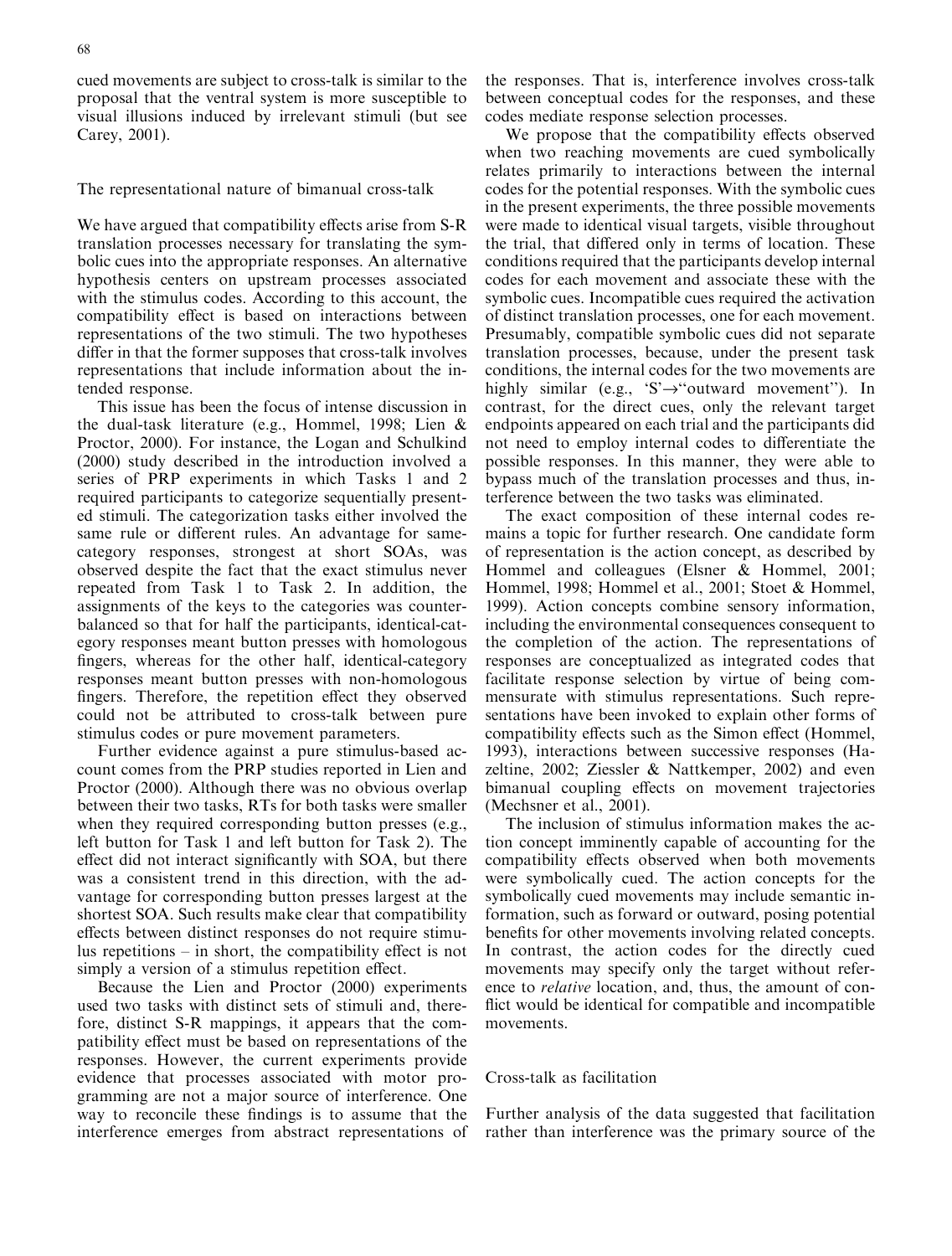compatibility effect when both targets were symbolically cued. That is, the primary effect of cross-talk was a benefit observed during the compatible movements rather than a cost associated with incompatible ones. Although preliminary, the proposal that cross-talk primarily serves to facilitate selection when the targets are compatible rather than impose costs when the targets are incompatible represents a significant departure from previous proposals. The term cross-talk implies the transmission of unwanted information across channels to the detriment of performance. In contrast, the present results suggest that cross-talk can be beneficial when there is overlap between the two tasks in terms of S-R translation processes.

It is important to bear in mind that the movements in the present study, unlike those in many other bimanual cross-talk experiments, were sequential rather than simultaneous. Even in the 50-ms SOA trials, the onsets of the movements in the S-S condition were separated by more than 200 ms, indicating that any processes specific to simultaneous movements were likely not engaged during the present experiments. However, Diedrichsen et al. (2001) have reported highly similar patterns of compatibility effects for S-S and D-D conditions when the movements were made simultaneously.

Locating cross-talk within S-R translation processes makes some intuitive sense given the relative ease with which people perform bimanual actions. When climbing a tree or grabbing different parts of a large object, the two hands often move in distinct trajectories in a highly coordinated fashion. In these cases the two actions subserve a common goal (see Franz, Zelaznik, Swinnen, & Walter, 2001; Mechsner et al., 2001). Only one response has to be selected, thus preventing substantial interference. In contrast, situations in which the hands have distinct goals, such as driving a standard transmission car with one hand steering and the other hand shifting gears, are extremely challenging for novices.

### Summary

The principal finding from these experiments is the absence of compatibility effects when people initiate bimanual reaching movements to directly cued targets. The exemption from compatibility effects likely reflects the manner in which these actions are represented and how these representations engage response selection processes. Because the lack of interference was observed across a range of SOAs and stimulus conditions, compatibility effects that occur with symbolically cued movements do not appear to be related to processes associated with motor programming. Moreover, if the two movements were made in rapid succession, symbolically cued movements were initiated at a nearly constant interval after the first response except when the symbolic cue was repeated for the second response. When repetitions occurred, the interval was much shorter. This result suggests that interactions between

the two actions are primarily related to a benefit afforded to symbolic cues that overlap along critical features. In other words, the compatibility effect may best be characterized as facilitation between similar responses rather than interference between dissimilar ones. This account emphasizes that a major limitation in human performance is the ability to initiate two goal-directed behaviors at the same time rather than the ability to coordinate distinct groups of muscles. Put simply, we shouldn't blame the hands for a limitation in our heads.

Acknowledgements This work was funded by the Aviation Operations Systems Program at NASA Ames Research Center.

### **References**

- Allport, A., Styles, E. A., & Hsieh, S. (1994). Shifting intentional set: exploring the dynamic control of tasks. In C. Umilta & M. Moscovitch (Eds.), Attention and Performance (Vol. XV, pp. 421–452). Cambridge, MA: Harvard University Press.
- Carey, D. P. (2001). Do action systems resist visual illusions? Trends in Cognitive Science, 5, 109–113.
- De Jong, R. (1993). Multiple bottlenecks in overlapping task performance. Journal of Experimental Psychology: Human Perception and Performance, 19, 965–980.
- De Jong, R. (1994). Conditional and unconditional automaticity: A dual-process model of effects of spatial stimulus-response correspondence. Journal of Experimental Psychology: Human Perception and Performance, 20, 731–750.
- Diedrichsen, J., Hazeltine, E., Kennerley, S., & Ivry, R. B. (2001). Absence of bimanual interference during directly cued actions. Psychological Science, 12, 493–498.
- Diedrichsen, J., Ivry, R. B., Hazeltine, E., Kennerley, S., & Cohen, A. (in press). Bimanual interference associated with the selection of target locations. Journal of Experimental Psychology: Human Perception and Performance.
- Elsner, B., & Hommel, B. (2001). Effect anticipation and action control. Journal of Experimental Psychology: Human Perception and Performance, 27, 229–240.
- Franz, E. A., Eliassen, J. C., Ivry, R. B., & Gazzaniga, M. S. (1996). Dissociation of spatial and temporal coupling in the bimanual movements of callosotomy patients. Psychological Science, 7, 306–310.
- Franz, E. A., Zelaznik, H. N., & McCabe, G. (1991). Spatial topological constraints in a bimanual task. Acta Psychologia, 77, 137–151.
- Franz, E. A., Zelaznik, H. N., Swinnen, S., & Walter, C. B. (2001). Spatial conceptual influence on the coordination of bimanual actions: when a dual task becomes a single task. Journal of Motor Behavior, 33, 103–112.
- Goodman, D., & Kelso, J. A. (1980). Are movements prepared in parts? Not under compatible (naturalized) conditions. Journal of Experimental Psychology: General, 109, 475–495.
- Greenwald, A. G., & Shulman, H. G. (1973). On doing two things at once: II. Elimination of the psychological refractory period effect. Journal of Experimental Psychology, 101, 70–76.
- Haffenden, A. M., & Goodale, M. A. (1998). The effect of pictorial illusion on prehension and perception. Journal of Cognitive Neuroscience, 10, 122–136.
- Hazeltine, E. (2002). The representational nature of sequence learning: Evidence for goal-based codes. In W. Prinz & B. Hommel (Eds.), Attention and Performance (Vol. XIX, pp. 673– 689). Oxford: Oxford University Press.
- Heuer, H. (1995). Models for response-response compatibility: The effects of the relation between responses in a choice task. Acta Psychologia, 90, 315–332.